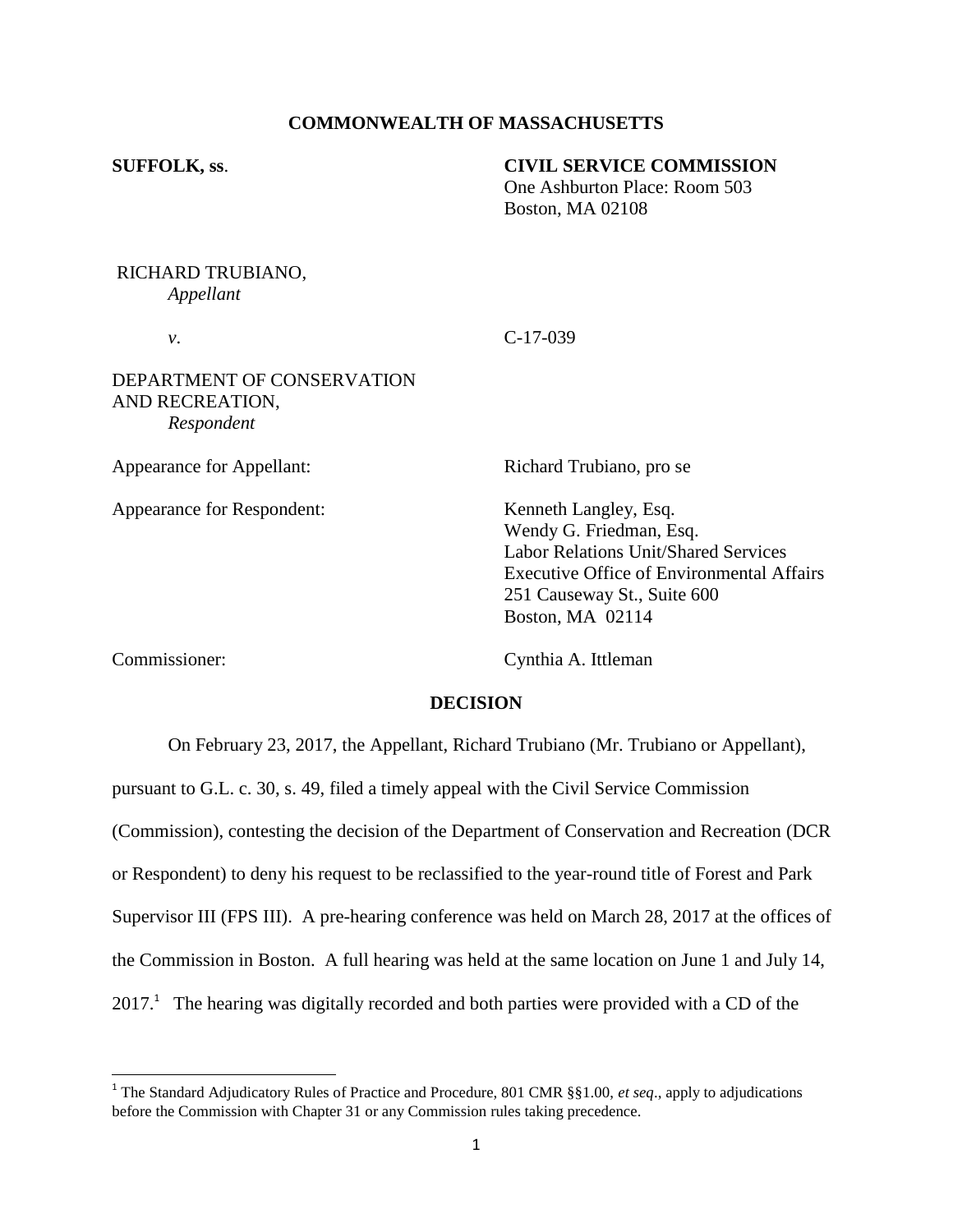hearing<sup>2</sup>. After the hearing, the parties submitted post-hearing memoranda. For the reasons stated herein, the appeal is denied.

### **FINDINGS OF FACT:**

A total of sixteen (16) exhibits were entered into evidence at the hearing.<sup>3</sup> At the first day of the hearing, I asked the Respondent to produce two (2) affidavits of a person/s at EOEA with personal knowledge of: 1) EOEA's seasonal hiring and seasonal promotions of year round employees; and 2) whether the Appellant's Form 30 is accurate. The Respondent produced the two (2) affidavits, which were received at the Commission on June 19, 2017 and marked Exhibits 8 and 9, respectively. Based on these exhibits, the testimony of the following witnesses: *Called by the Respondent*:

- Harry Pierre-Mike, Advisor (Director of Workforce Management prior to retirement), Human Resources, EOEA
- Germaine Vallely Riordan, Performance and Policy Analyst, Human Resources, EOEA
- Danielle Daddabbo, Classification Coordinator, Human Resources, EOEA
- **Susan Hamilton, Director of Park Operations, DCR**

# *Called by the Appellant*:

 $\overline{a}$ 

■ Richard Trubiano, Appellant

and taking administrative notice of all matters filed in the case and pertinent statutes, case law, regulations, policies, and reasonable inferences from the evidence; a preponderance of credible evidence establishes the following facts:

 $2<sup>2</sup>$  If there is a judicial appeal of this decision, the plaintiff in the judicial appeal would be obligated to supply the court with a transcript of this hearing to the extent that he/she wishes to challenge the decision as unsupported by the substantial evidence, arbitrary and capricious, or an abuse of discretion. In such cases, this CD should be used by the plaintiff in the judicial appeal to transcribe the recording into a written transcript.

 $3$  The sixteen (16) exhibits were marked Exhibits 1, 1A-1H, and 2-7.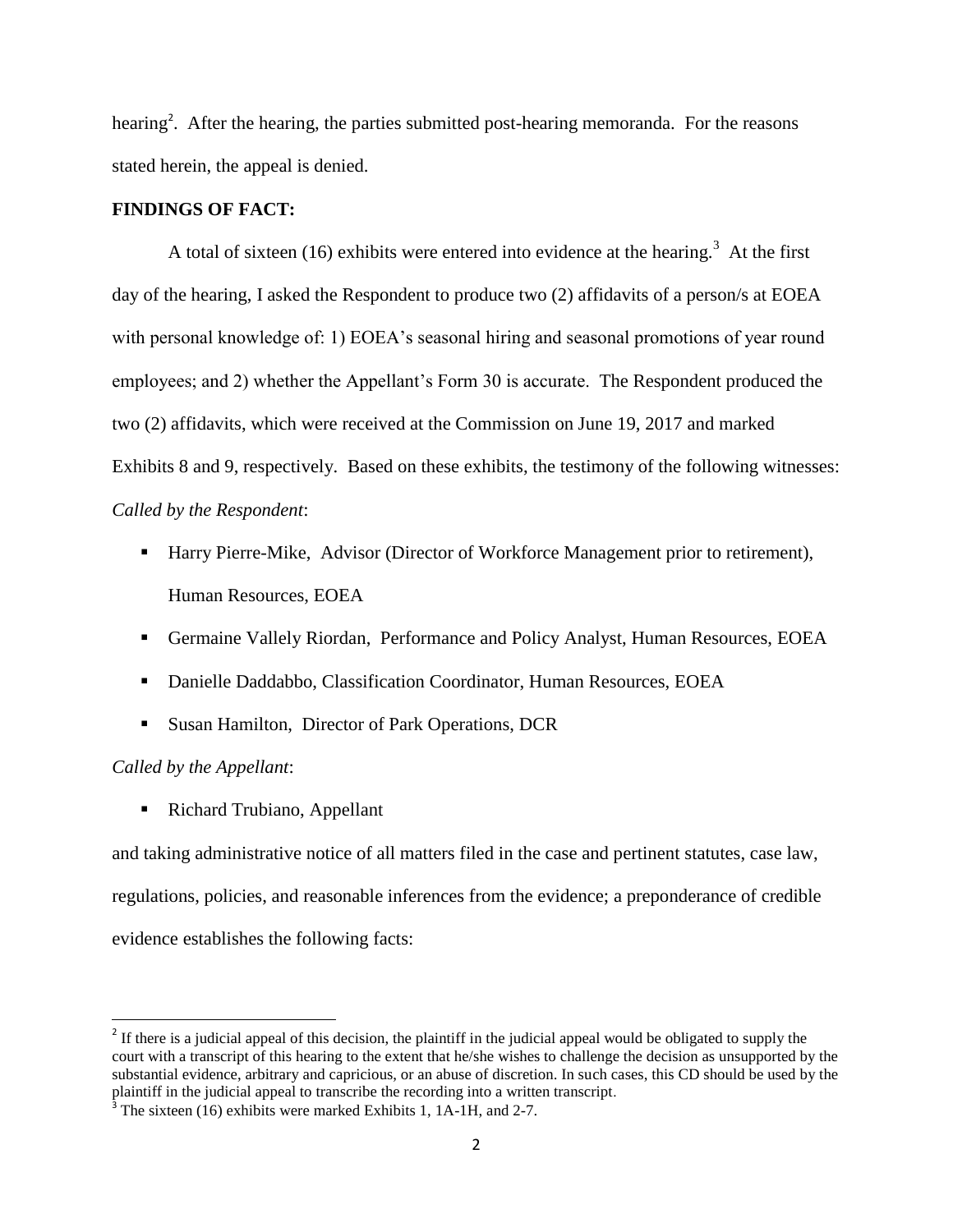- 1. The Appellant is a long-term parks employee. (Testimony of Appellant) He was appointed to the position of FPS II at Hopkinton State Park in the DCR North Region – Metro West District<sup>4</sup> in 2004 or 2005. (Ex. 3; Stipulation) In season, he is temporarily promoted to FPS III. (Stipulation)
- 2. The origin of the seasonal appointments and promotions program is as follows,

… Over the past 15 years, the agency has lost thru (sic) attrition a number of year round employees. In 2008, the agency hired a number of year round staff via the legislatively created Beaches Commission. There was also substantial funding tied to this initiative that paid for the staff and equipment. At that time a select number of year round positions were posted as F&P Sup III in the summer and F&P Sup II in the winter months. Both titles were on the posting.

In 2012, that agency went thru (sic) a reorganization that officially blended the former MDC and DEM [Department of Environmental Management] regions and structure statewide. As part of this, the Rec Fac Sup IV [Recreation Facilities Supervisor], Grade 20's (sic) were now called Field Operation Team leaders [FOTLs] and took on more facilities under a complex structure. As an effort to allow these 20's (sic), who were facility supervisors at our large facilities, the ability to take on more parks, we supplemented them by posting a (sic) *seasonal* F&P Sup III positions where the facility did not have one. That was the case at Hopkinton. It was clear at the time of the interviews that this was a seasonal supervisory position. In the subsequent years, this position was on our seasonal hiring plan and filled by a recall process.  $(Ex. 8)$ (emphasis in original)<sup>5</sup>

3. The state's Human Resources Division (HRD) accepts DCR's seasonal appointments and promotions. Not all FSP IIs are seasonal FSP IIIs, like the Appellant. With respect to job titles, DCR's practice is to keep employees separated by two job titles so that their salaries do not overlap. (Testimony of Vallely Riordan)

 $\overline{\phantom{a}}$ 

 $4$  There are five (5) DCR Park regions in the state. (Testimony of Vallely Riordan)

<sup>&</sup>lt;sup>5</sup> Under the 2015 statewide early retirement incentive program, DCR lost additional employees. (Testimony of Vallely Riordan)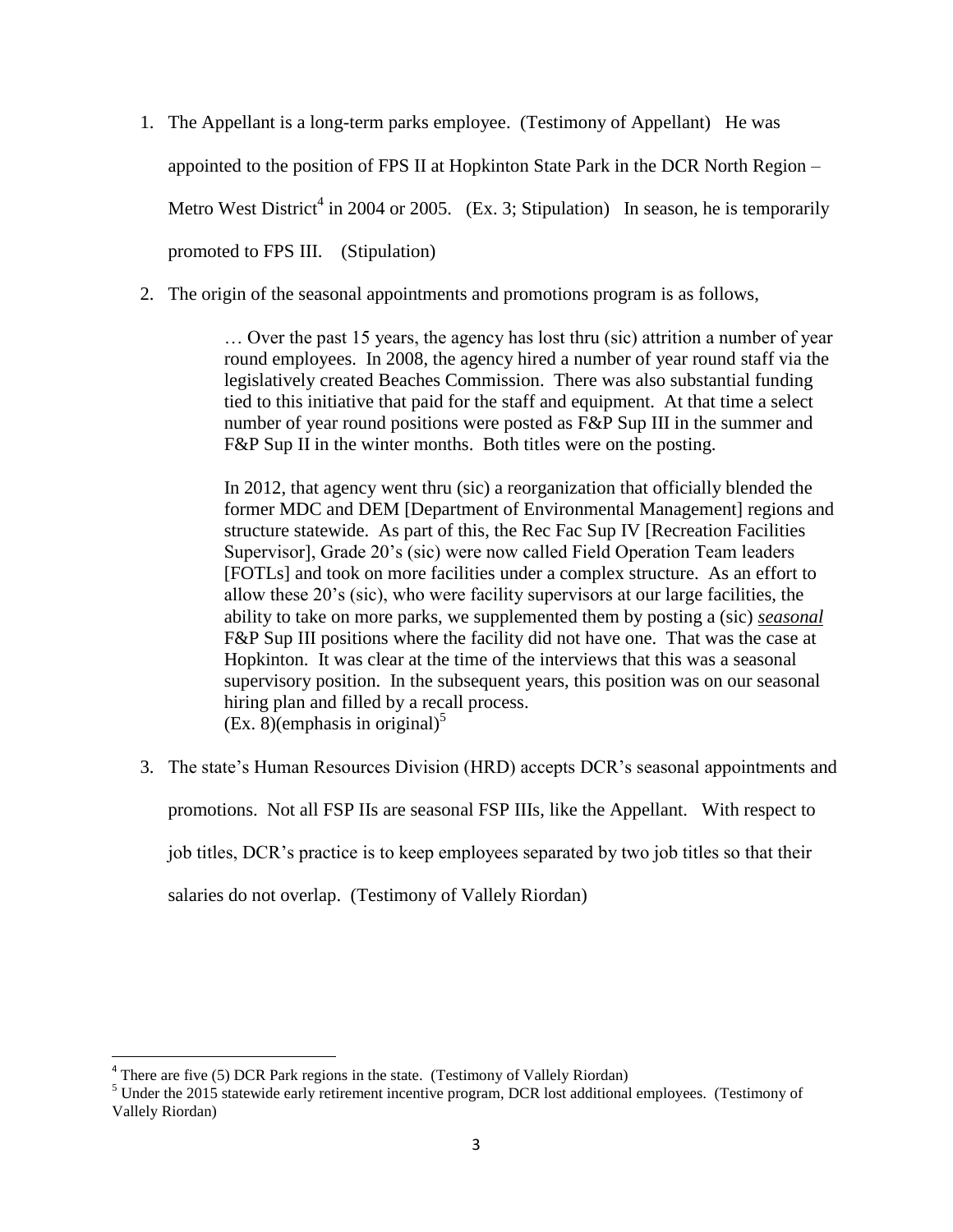- 4. The Hopkinton State Park's state website provides the following overview: "Hopkinton State Park includes a little bit of everything: 1,500 acres of forest crisscrossed by hiking trails, beaches, stocked fishing, first-come-first-served picnic areas, and a reservable group picnic site." (Administrative Notice, [https://www.mass.gov/locations/hopkinton](https://www.mass.gov/locations/hopkinton-state-park)[state-park,](https://www.mass.gov/locations/hopkinton-state-park) September 11, 2018) Facilities at the Park include: a boathouse, a boat ramp, grills, a pavilion, picnic areas and restrooms. As of September 11, 2018, there was parking at the Park for one hundred (100) cars. (Id.) In winter, Hopkinton is mainly open for passive recreation. (Testimony of Daddabbo)
- 5. Also located in Hopkinton is Whitehall State Park. The Park's state website provides the following overview: "Whitehall State Park's main feature is the Whitehall Reservoir, where visitors can boat (boat ramp available) and fish. The reservoir is a popular icefishing spot, too. Hikers will find trails along the reservoir's edges." (Administrative Notice, [https://www.mass.gov/locations/whitehall-state-park\)](https://www.mass.gov/locations/whitehall-state-park) Whitehall activities are: motorized boating, canoeing and kayaking, cross-country skiing, fishing, hiking, horseback riding, mountain biking and sailing. The available facility at Whitehall is a boat ramp. As of September 11, 2018, the Park had on-site free parking. (Id.)
- 6. Ashland Park is adjacent to Hopkinton State Park. The state park website provides the following overview: "Ashland State Park has 470 acres including a 157 acre reservoir. The park operates seasonally and offers hiking, biking, boating, swimming, and fishing. (Administrative Notice, [https://www.mass.gov/locations/ashland-state-park,](https://www.mass.gov/locations/ashland-state-park) September 11, 2018) Facilities at the Ashland Park include: a boat ramp, picnic areas, restrooms and grilling. As of September 11, 2018, visitors could park for a fee. (Id.)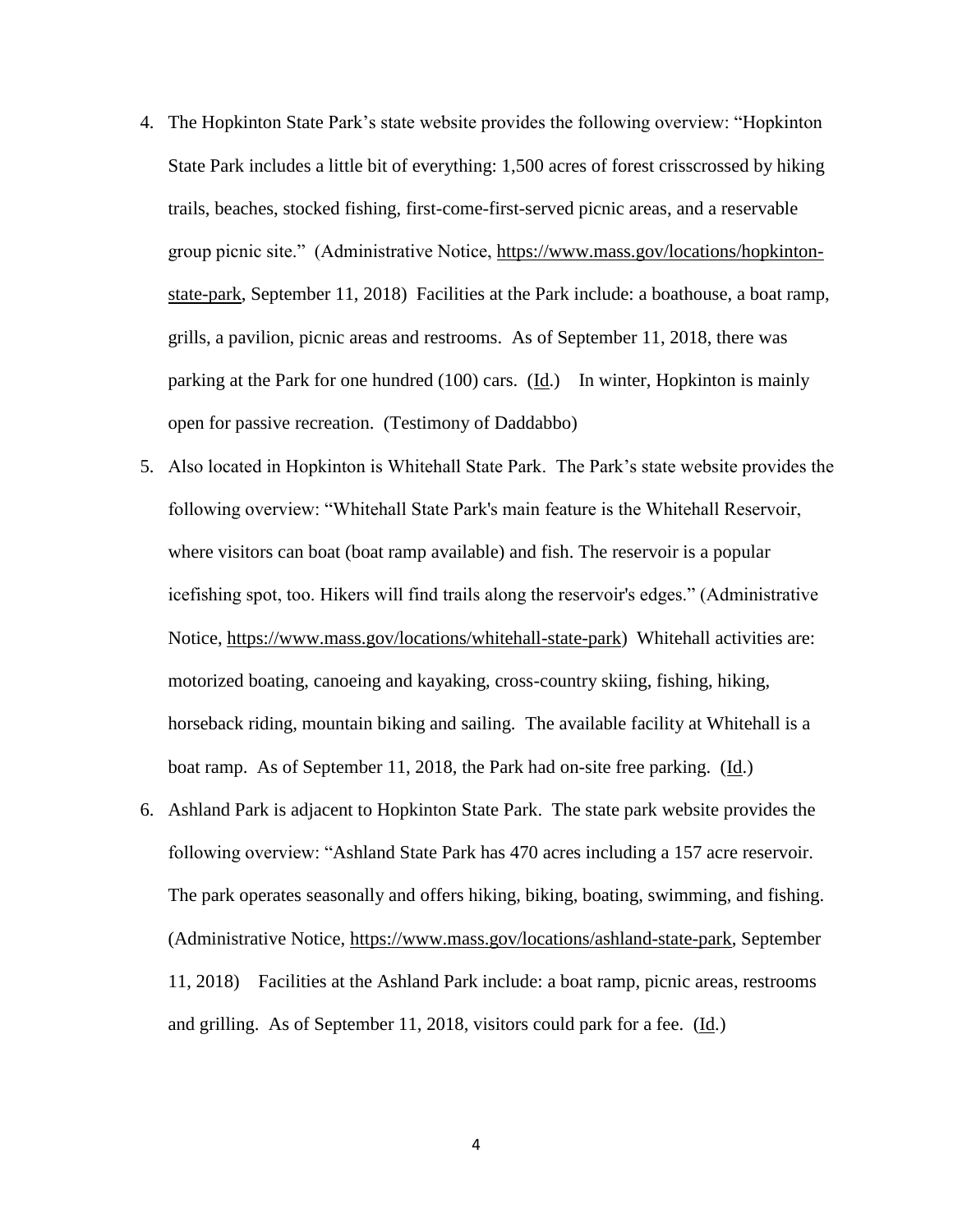- 7. The Appellant requested to be reclassified to FPS III year-round on January 6, 2014. He wrote, in part, that he believed his Form 30 "mirrors" the duties and responsibilities of an FPS III year-round. He added that he should be promoted, in part, due to "certain personnel changes and more recent management re-organizations within DCR, I am by default, the current operations supervisor at the Hopkinton State Park Complex and assume a lead role in the daily operations"; "meeting[s] with Friends Groups, park user groups, as well as project managing with trades and vendor companies and staff"; performing like the FPS III at Cochituate State Park, Dun Pond State Park, Harold Parker State Park and others; "added properties [at Hopkinton] and their associated management responsibilities"; and that, unlike the Appellant, "many year-round [FPS IIIs] in the Department ... [have] only vacant positions under their perview (sic)". (Stipulation; Ex. 1G)
- 8. The Appellant completed an Audit Interview Guide Form (Interview Guide) in this regard on June 9, 2015. The Appellant described the general basis of his appeal, in part, as follows,

On April 30 2012, the date to which the current State Park's (sic) Re-organization (sic) Plan was implemented, my responsibilities and duties as the [FPS II] were performed at a higher classification as a result … and the fact that the Lead Rec. Fac. Supervisor IV became the [FOTL] for the entire Metrowest District. I have taken on the role and have been performing duties and responsibilities as a [FPS III] … Indeed I have been performing at an above level of F+P Sup. II since 2003 … DCR's definition of Hopkinton State Park as the 'Flagship Park' for the Metro west District … with many complexes …, greater than Cochituate State Park, and Great Brook Farm State Park, where currently there are [FPS IIIs] performing the day to day supervisory duties and responsibilities …, the same duties I am currently performing year round …." (Ex. 1E)

The Appellant also lists therein a variety of DCR and other state personnel, schools, volunteers and community groups with whom he is in contact at various times; additional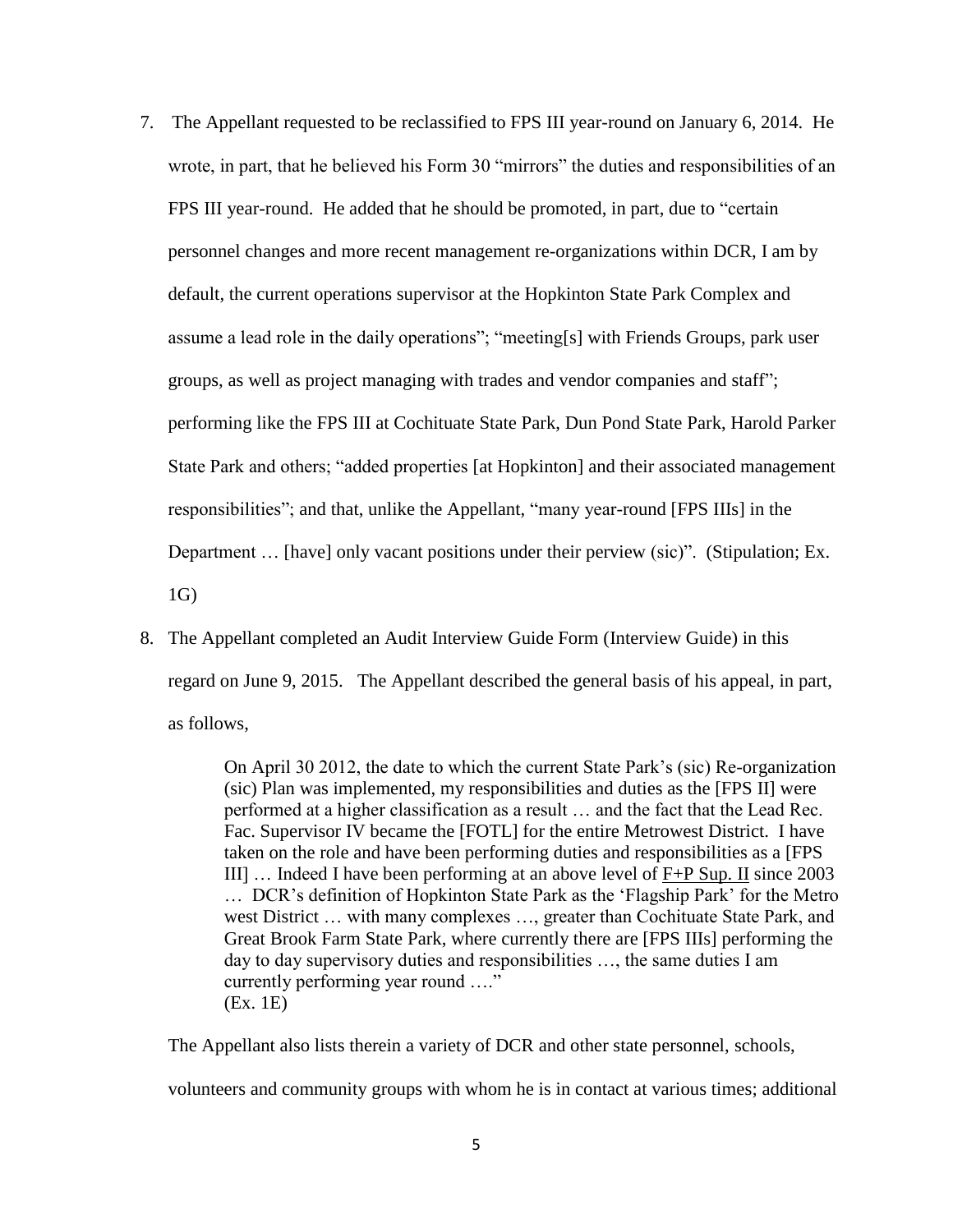assignments he has been given, such as "appointed as Complex manager of 3 Waterfronts for their on and off season direct management and their associated staff and recreational use in planning, on and off season planning and equipment maintenance and ordering and training" per Jeff Cate, the Appellant's supervisor, in 2011; receives and works with budgets; manages projects, oversee all repairs; inspects assigned areas for safety; and "[m]onitors the operation, administration, and maintenance of satellite areas of complex including Whitehall and Ashland State Parks." (Id.) In addition, the Appellant wrote that he faces problems to solve such as personnel issues, equipment break downs, scheduling matters, and emergencies. The matters he would refer to others include dismissal of an employee, approval of overtime for park staff, crimes or major emergencies and approval of "specific directives", such as plow plans, staffing matrices, disaster plan and "ultimate capital expenditures". (Id.) The Appellant added that Mr. Cate "has assigned to me all the operations aspects of Supervisor at Hopkinton State Park complex and its Satellite Facilities." (Id.) Asked to list people he supervises "year round", the Appellant replied, "Rec Fac Repairer, Forest and Park Sup. I (2), Lifeguard II (2), Laborers I (8), and Lifeguards  $(16)$ ."  $(\underline{Id})^6$ 

#### 9. Asked in the Interview Guide to list his duties and responsibilities, the Appellant listed:

- 1. Maintain records, logs, reports, regarding assigned work to provide information and make recommendations, and any associated collection of fees. Including fishing and Boating Access permits, A-B bus permits, and Dock/Mooring/Pier Permits. Daily/weekly 25%
- 2. Represent Agency at meetings with representatives of Friends Groups, scholastic Groups, Volunteers, Partnerships, SCA, and Local Community Groups monthly 10%

 $\overline{a}$ 

<sup>&</sup>lt;sup>6</sup> Since at least outdoor Lifeguards do not work off-season, they are clearly not year-round employees. As indicated in Lachappelle v. DCR, C-17-039, the FPS Specification requires all three (3) supervisors to directly supervise a number of (presumably) year-round employees and indirectly supervise even more employees and there has been significant attrition in DCR park employees, at least as of this time, the number of personnel that an FPS supervises should be given limited consideration in deciding reclassification requests.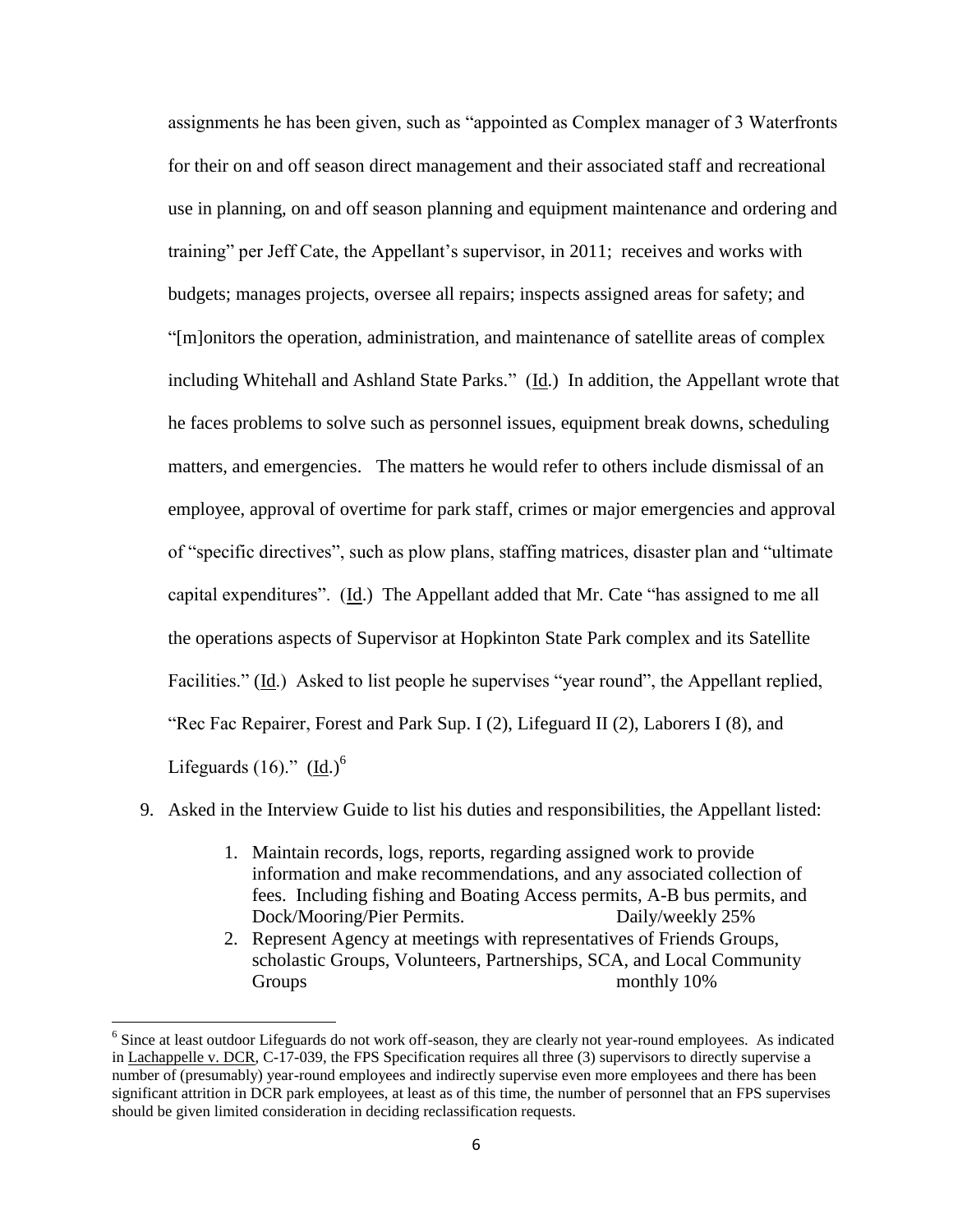- 3. Supervises Staff and assigns work as well as partakes in the operation and maintenance of the complex Daily 40%
- 4. Coordinate the work of volunteers, SCA personnel, Scout and Community Projects monthly 10%
- 5. Receives and works with budgets for assigned areas projecting needs, requests, and maintaining their associated records

Daily/monthly 15%

- 6. Initiates, requests, monitors, project manage and assists with PSO work being performed at Facilities monthly 15%
- 7. Initiate, request, and partake and oversee all repairs to facility equipment and part requests Daily/wk 20%
- 8. Inspects assigned recreational areas for compliance in safety standards and determine maintenance and capital needs daily 35%
- 9. Monitors the operation, administration, and maintenance of satellite areas of complex including White hall (sic) and Ashland State Parks Daily/weekly 25%

10. By letter dated February 20, 2014, Ms. Penny Carney, DCR Director of Human

Resources, asked the Appellant to submit a current Form 30 (job description) signed by him and his supervisor, a completed Interview Guide, a current organizational chart signed by his supervisor, and any other material in support of his reclassification request.

(Ex. 1F)

- 11. EOEA then-Acting Director of Workforce Management Germain Vallely Riordan appointed Ms. Danielle Daddabbo, EOEA Human Resources Classification Coordinator, Human Resources, to be the primary person involved in reviewing the Appellant's reclassification request, along with several DCR human resources personnel. After receiving the Appellant's Interview Guide, Ms. Vallely Riordan and another person (no longer working at DCR) interviewed the Appellant. (Testimony of Vallely Riordan)
- 12. Ms. Vallely Riordan has interacted with the Appellant previously in their work in the state parks. The Appellant has an extraordinary work reputation. (Testimony of Vallely Riordan)

<sup>(</sup>Ex. 1E)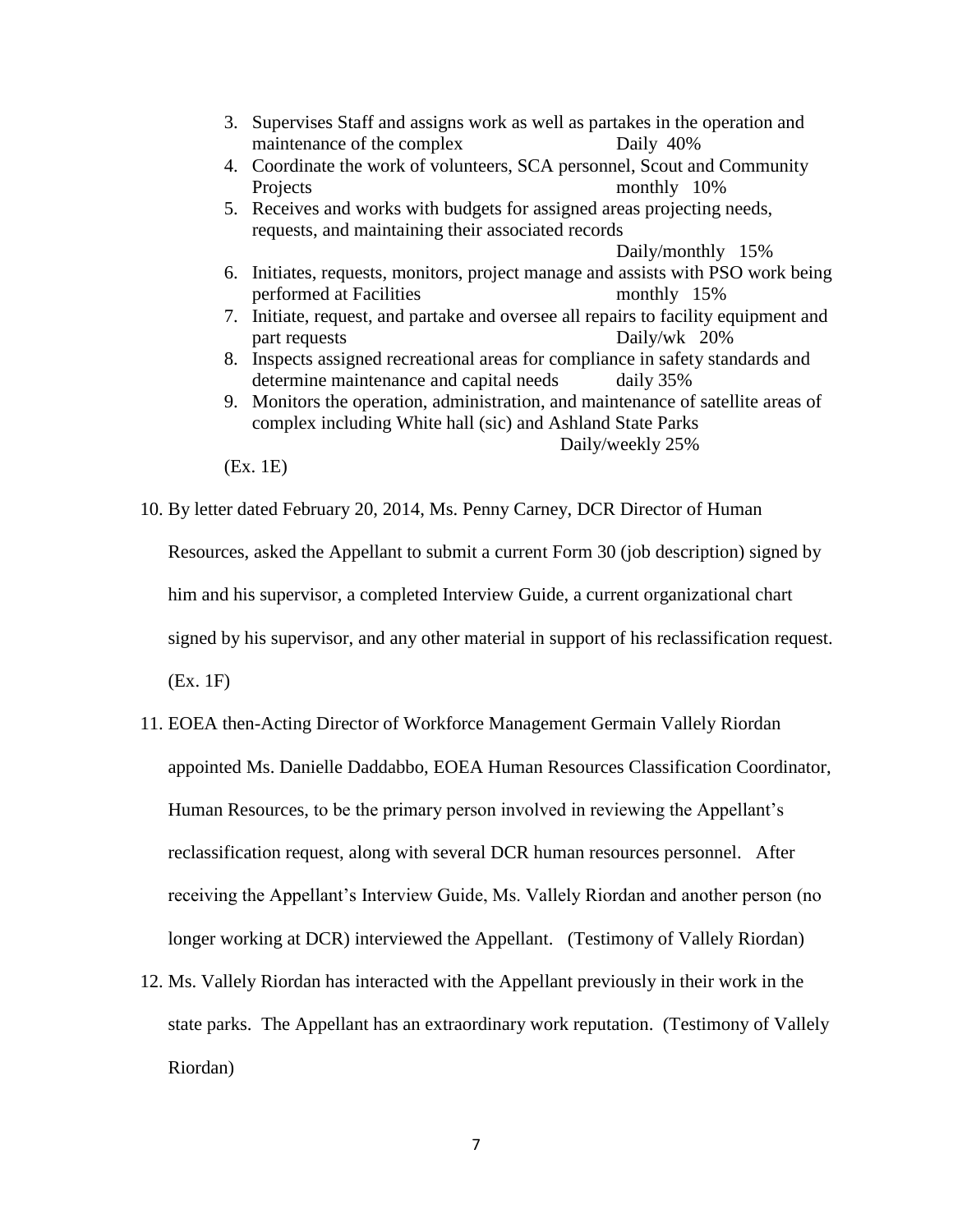- 13. In considering the Appellant's reclassification request, DCR reviewed his Interview Guide, the comments of the Appellant's supervisors, the FPS Classification Specification (FPS Spec) and the Appellant's Form 30 (job description),. DCR did not consider the Appellant's FY 2014 EPRS because it did not believe it was required to do so. (Testimony of Vallely Riordan)
- 14. Mr. Jeff Cate, Field Operation Team Leader (FOTL), is the Appellant's immediate supervisor. In addition to overseeing all parts of the Hopkinton Complex, Mr. Cate also oversees Cochituate Park. (Testimony of Vallely Riordan) Mr. Cate was asked to review and provide comments on the Appellant's completed Interview Guide. On June 23, 2015, Mr. Cate responded, indicating that he supported the Appellant's Interview Guide because some of his duties had been delegated to the Appellant. (Ex. 1E) Mr. Cate did not articulate the FPS III duties and responsibilities delegated to the Appellant, nor whether he performs the FPS III duties a majority of the time. (Administrative Notice)
- 15. Ms. Kathryn Garcia, District Manager, Mr. Cate's direct supervisor and the Appellant's indirect supervisor, was asked to review and provide comments on the Appellant's completed Interview Guide. On June 18, 2015, Ms. Garcia responded, indicating that she supported the Appellant's Interview Guide because of the size of the complex he oversees and because there are only three (3) staff members year-round. Ms. Garcia added that the Appellant "picks up the duties and responsibilities of an F&P III", although she did not articulate those delegated duties and responsibilities, nor whether he performs the FPS III duties a majority of the time. (Ex. 1D; Administrative Notice) *Appellant's Form 30* 
	- 16. The Appellant's Form 30, dated January 6, 2014, general statement of duties and responsibilities provides that the FPS II, "[s]upervises the activities involved in the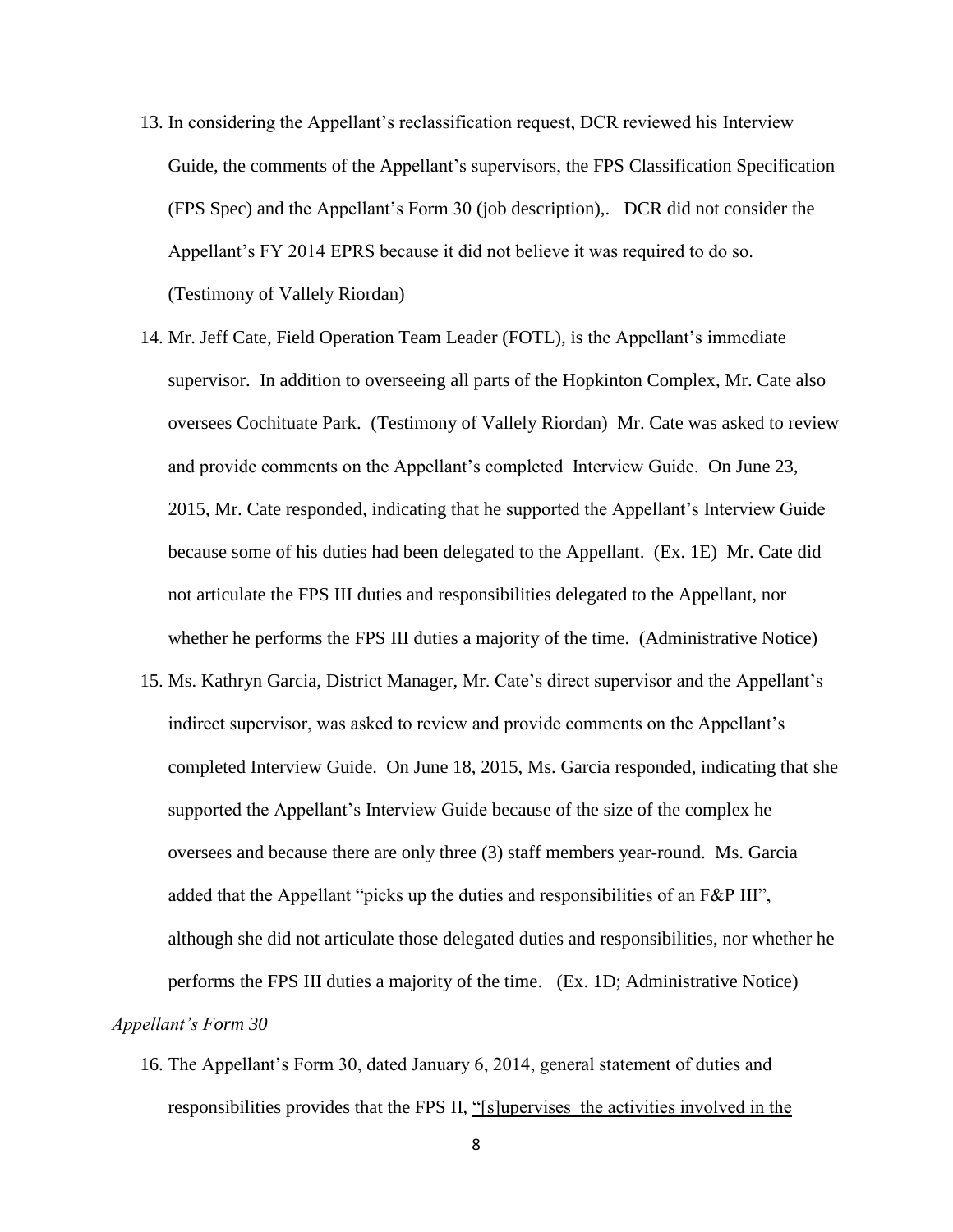operations and maintenance of the Hopkinton State Park Complex by supervising the maintenance, inspections, and patrolling of the forest and park recreational area and facilities. Oversees the daily activities, tasks, and schedules of the facility maintenance staff. Acts as facility supervisor in absence of lead supervisor. Complex includes Hopkinton, Ashland, Whitehall, Marlboro/Sudbury SF [State Forest], 4 Flood Control sites and assist as required at Cochituate/Callahan/Elm Bank."  $(Ex. 1B)^7$ (emphasis added)

- 17. The Appellant is supervised by Mr. Cate. The Appellant directly supervises one (1) Recreation Repairer year-round, as well as two (2) seasonal FPS Is, and two (2) seasonal lifeguards. He indirectly supervises summer seasonal laborers and lifeguards "based on average of prior years". (Ex. 1B)
- 18. The FPS II duties and responsibilities include,

 $\overline{\phantom{a}}$ 

Supervises the maintenance of Hopkinton State Park Complex, including such activities as grounds maintenance, signage, building and equipment maintenance and repair, and removal of hazardous trees or limbs. Performs as the lead contact person for agency for Whitehall SP [State Park] issues. Performs duties associated with being designated the Metro West District Trails Coordinator. Inspects the condition of assigned recreational area and facilities … Patrols areas and facilities to maintain security … Manages and develops weekly work schedules for seasonal staff @ Hopkinton SP.

<sup>&</sup>lt;sup>7</sup> Susan Hamilton, now DCR Director of Park Operations, formerly North Region Director, testified at the Commission. As noted in the introduction here, at the hearing in this case, I asked DCR to produce two (2) affidavits - one (1) regarding the history of seasonal hiring and promotions of year-round employees and the accuracy of the Appellant's Form 30 job description. With regard to the latter, Ms. Hamilton attested, "To the best of my knowledge Richard Trubiano's Form 30 is accurate with these exceptions: Richard supervises the maintenance of Hopkinton, Whitehall, and Ashland State Park, not the entire Hopkinton Complex that includes Cochituate State Park and several other properties. Also, at this time, he is not asked to apply herbicides and insecticides. …" (Ex. 9) While the Appellant's responsibilities may have been modified, as suggested by Ms. Hamilton's affidavit, such change is not reflected in the Appellant's Form 30 and, therefore, is not included among these findings. However, I note that the record does not include information related to any work that the Appellant may perform at the Marlboro/Sudbury State Forest and four (4) Flood Control sites.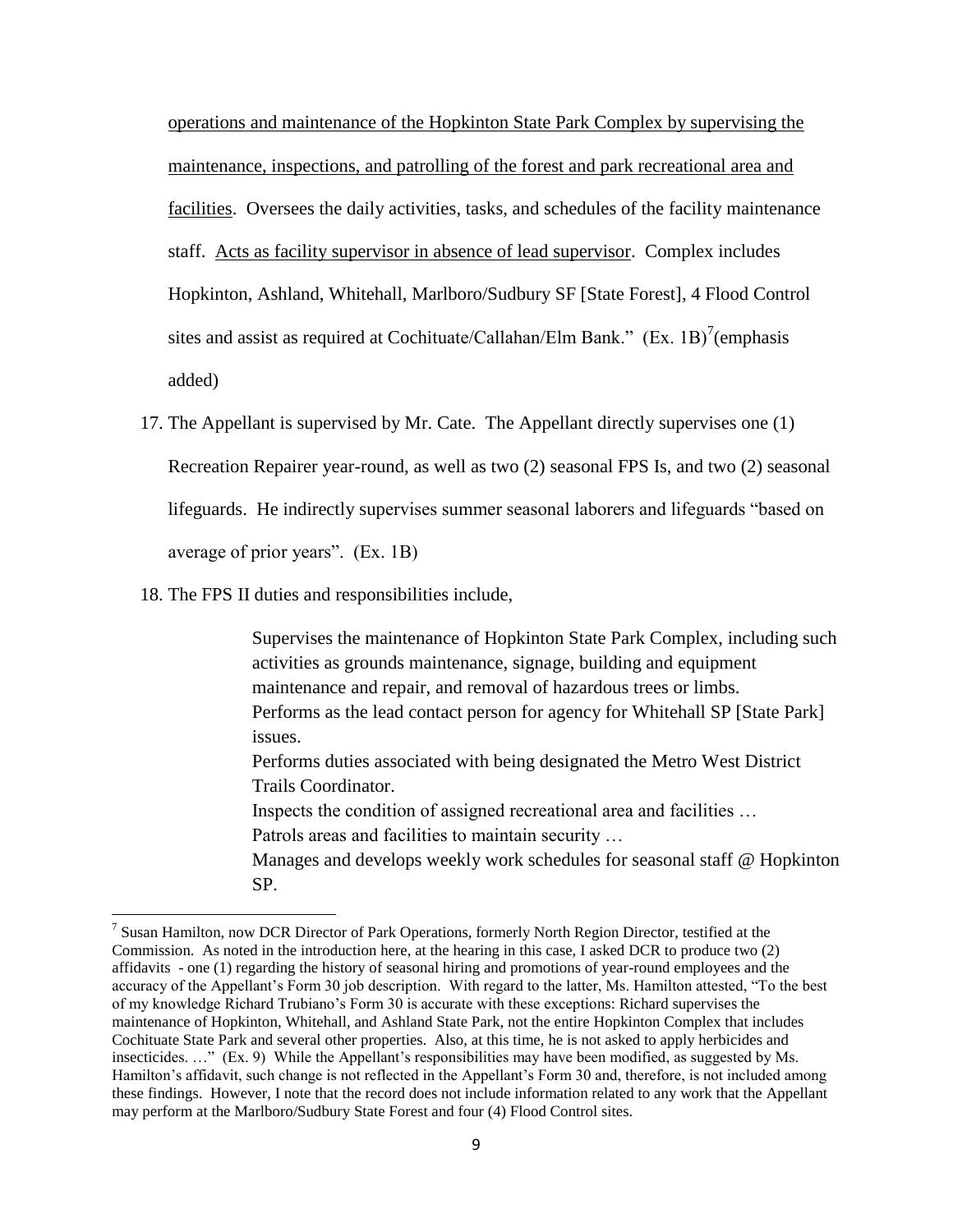Represents the agency at meetings to provide information and gain cooperative partnerships. Issues permits or gives permission for the use of the recreational facility and collects related fees. Performs maintenance and operation of mechanism of multiple dam structures … Maintains records and prepares work reports … Coordinates the activities and work of volunteers … Works with contracted vendors … [for] repairs of maintenance … Develops park betterment work projects and coordinates purchase of supplies … Coordinates and supervises the water program programming at 3 …beaches. Develops and presents information/interpretive programming to organized groups … Recommends policy change, budget needs to lead supervisor. … Inspects the condition of the state operated forest and park recreational areas to determine their suitability for public use, ensure compliance with safety standards and determine maintenance needs. Patrols area to ensure compliance with the rules … Prepares reports and records relating to the lands, buildings, equipment, vehicles, attendance, income, expenditures, and personnel … Represents the division at various meetings and conferences with other state, federal and municipal agencies and community and other groups and provides information, agency objectives, and cooperation. Maintains inventory of supply needs … Operates and performs routine maintenance on … equipment and vehicles. Interviews candidates for employment … provides on the job training. (Ex. 1B) 19. The FPS II minimum entrance requirements include " … at least (A) two years of fulltime, or equivalent part-time, technical or professional experience in the field of forestry,

parks or recreational management or (B) any equivalent combination of the required

experience and substitutions[.]"…." (Id.)

## *FPS Classification Specification (FPS Spec)*

20. The FPS Spec in use is dated 1987. It contains three (3) levels of Supervisor: FPS I, II and III.  $(Ex. 2)$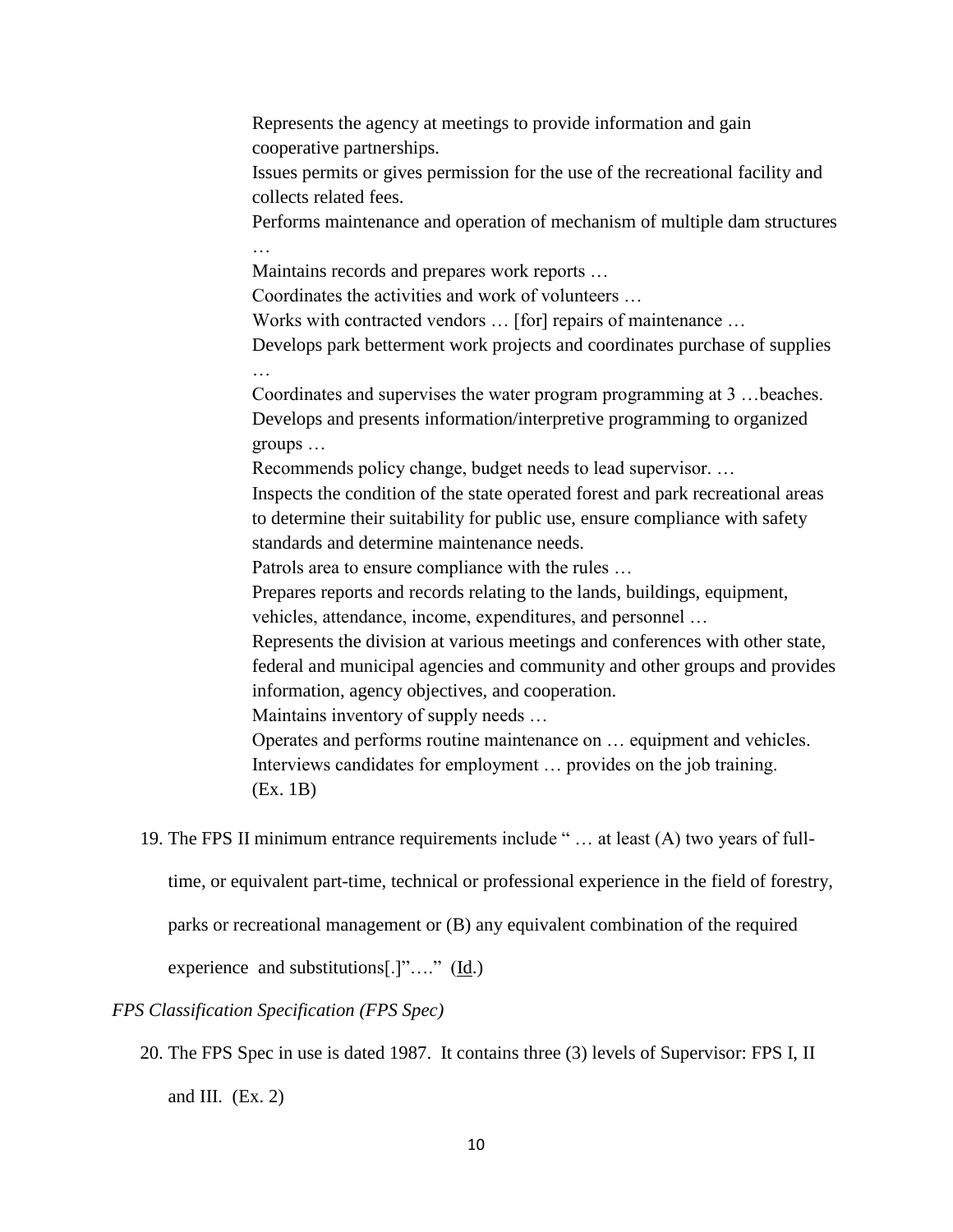- 21. In addition to the commonalities among the FPS I, II and II positions, FPS IIs,
	- 1. Monitor the activities of recreational area personnel to ensure the maintenance of state forest and park areas for recreational purposes.
	- 2. Confer with agency personnel concerning assigned unit activities to resolve problems, provide information and make recommendations.
	- 3. Review reports and make recommendations concerning actions to be taken to resolve problems and/or to recommend changes in policies, procedures, etc. (Id.)

Further, FPS IIs **may** also "[p]repare budgets for the assigned area by projecting resource

needs and preparing required documentation for agency's budget request." (Id.)

22. In addition to the commonalities, FPS IIIs,

 $\overline{a}$ 

- 1. Monitor the operation, administration and maintenance of a major recreation area with one or more satellite areas or a heritage park consisting of a visitors (sic) center, extensive grounds and multiple recreational facilities including performance stages, boathouses, etc.<sup>8</sup>
- 2. Represent the agency at meetings and conferences with representatives of federal, state and municipal agencies and community and other groups to provide information concerning agency objectives and to obtain their cooperation in achieving those goals and/or to resolve problems.
- 3. Prepare budgets for assigned areas by projecting resource needs and preparing required documentation for agency's budget request.
- 4. Initiate requests for capital outlay funds and monitor capital outlay expenditures. (Id.)(emphasis added)
- 23. FPS IIs "… receive general supervision from Forest and Park Supervisors or other employees of higher grade who provide guidance on policies and procedures, assign work and review performance through conferences and reports for effectiveness and compliance with applicable rules and regulations."  $(\underline{Id})$ . FPS IIIs receive the same

<sup>&</sup>lt;sup>8</sup> In her testimony, Ms. Vallely Riordan listed the names of parks that she considered to be "major recreation areas" or a qualifying "heritage park" but added that different DCR Human Resources personnel may think that other state parks qualify as "major recreation areas" or as a "heritage park". DCR should consider identifying such parks by a more objective standard. At the Commission hearing, Ms. Vallely Riordan indicated that "metrics" would now be applied to assess reclassification requests.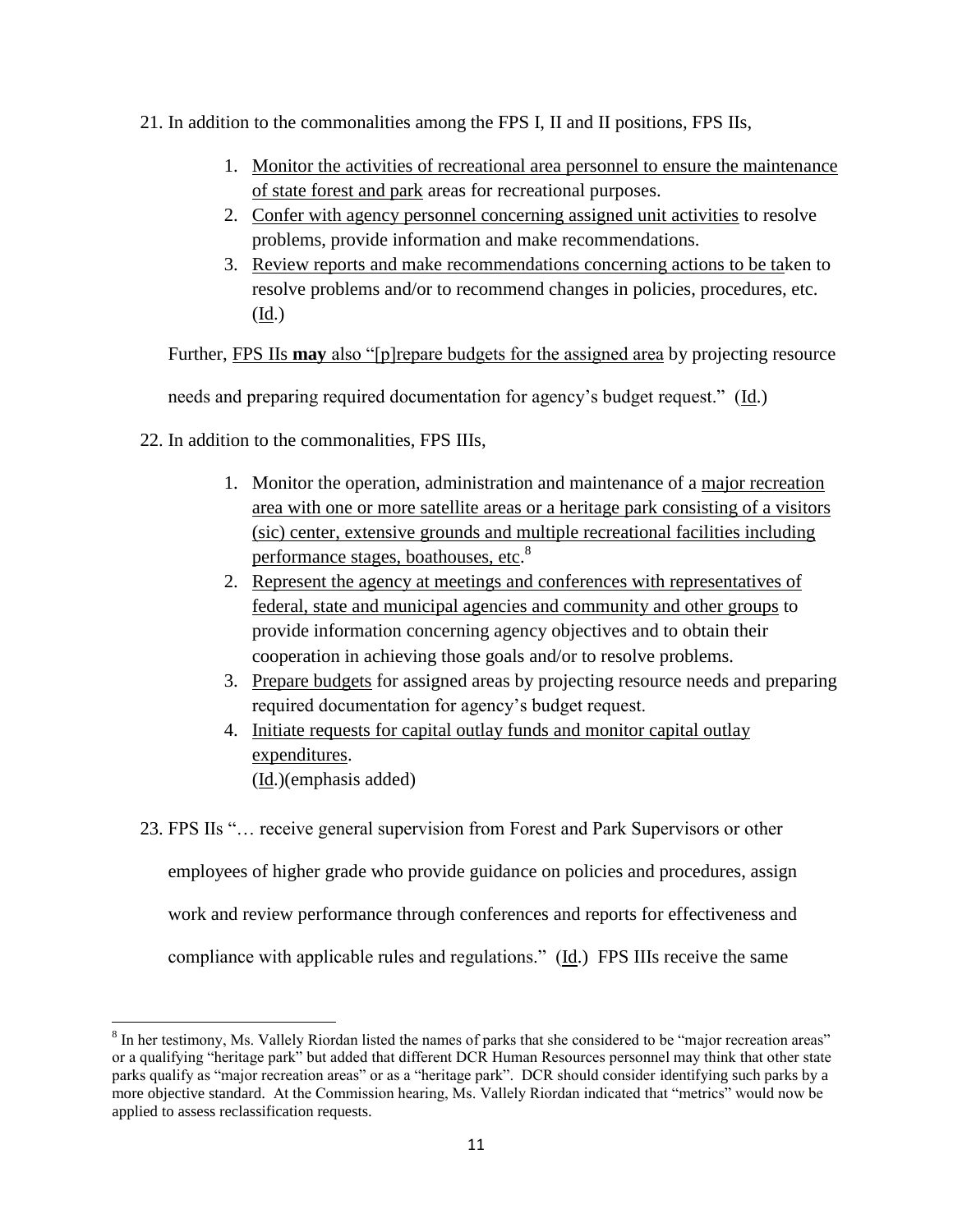supervision but only from employees of higher grade (not from other Forest and Park Supervisors). (Id.)

- 24. FPS IIs provide direct supervision for 1-10 personnel and indirect supervision for 6-25 personnel. (Id.)
- 25. FPS IIIs provide direct supervision for 5-15 personnel and indirect supervision for 10-50 personnel.  $(Id.)^9$
- 26. The minimum entrance requirements (MERs) for FPS IIs include, " … at least (A) three years of full-time, or equivalent part-time, technical or professional experience in the field of forestry, parks or recreational management and (B) of which at least one year must have been in a supervisory capacity, or (C) any equivalent combination of the required experience and the [educational] substitutions [listed therein]  $\dots$ " (Id.)<sup>10</sup>
- 27. The MERs for FPS IIIs include, " …at least (A) four years of full-time, or equivalent part-time, technical or professional experience ... and (B) of which at least two years must have been in a supervisory capacity, or (C) any equivalent combination of the required experience and the [education] substitutions [listed therein] …." (Id.)

*Appellant's FY 2014 EPRS<sup>11</sup>*

 $\overline{\phantom{a}}$ 

28. The FY 2014 EPRS lists the Appellant's title as FPS II, his supervisor was Mr. Cate and the EPRS reviewer was Kathryn Garcia. (Ex. 5)

 $9<sup>9</sup>$  As indicated in Lachapelle v DCR, C-16-131, given the attrition at DCR and its employment of seasonal employees, DCR should not factor the number of year-round employees a reclassification candidate supervises into determining whether to grant the reclassification request.

 $10$  Although the FPS III Spec MERs include three (3) years of full-time experience, the Appellant's Form 30 states that the MERs include (2) years of full-time experience.

<sup>&</sup>lt;sup>11</sup> The Appellant's FY 2015 EPRS is Ex. 6 and his 2016 EPRS is Ex. 4. There are not referenced in this decision since the Appellant requested reclassification in FY 2014.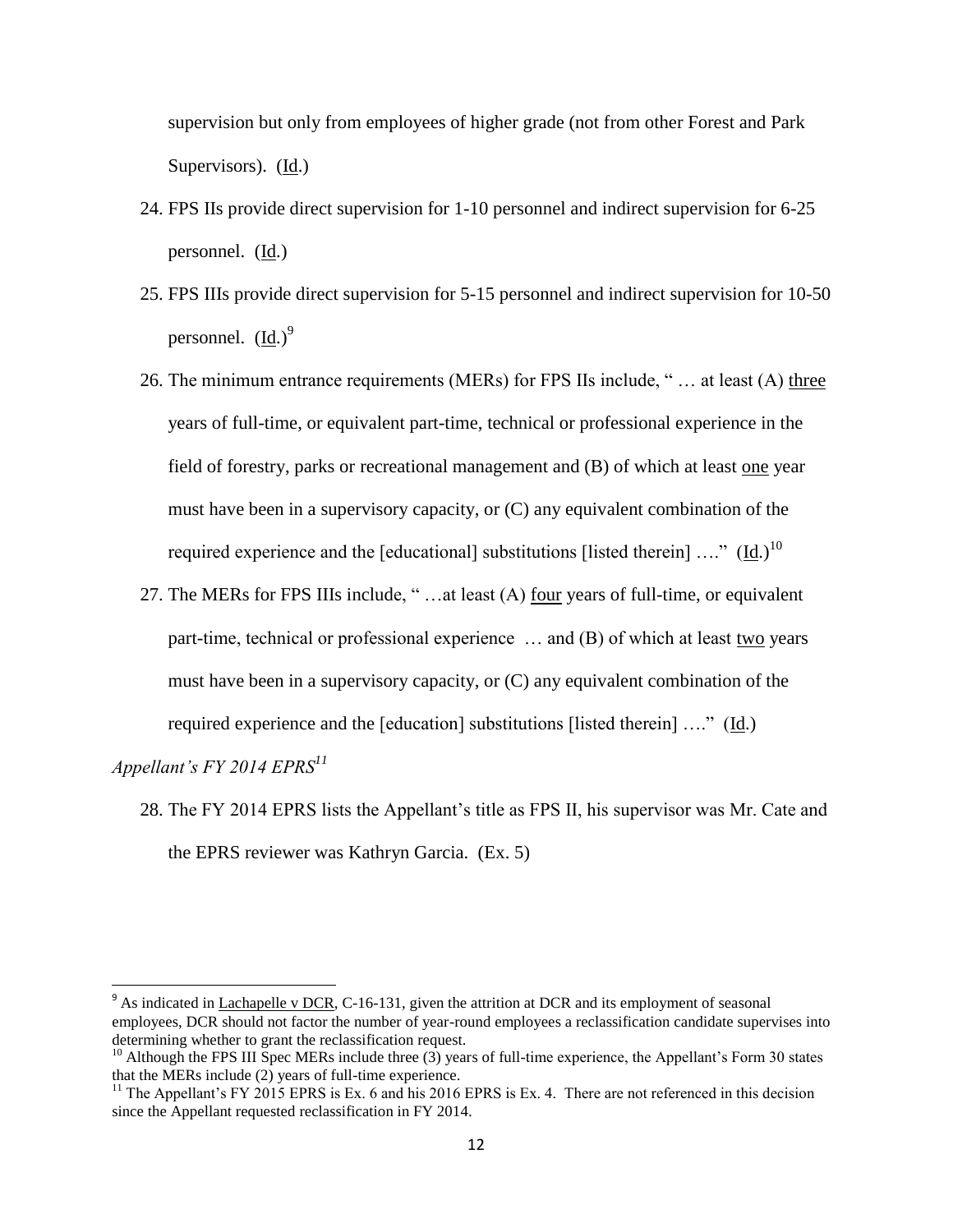29. The Appellant's work, overall, was rated "exceeds". In addition, at the annual review,

Mr. Cate wrote, "of particular note is waterfront direct management  $+$  infrastructure  $+$ 

vehicle maintenance." (Id.)

- 30. The Appellant's FY 2014 EPRS had four (4) duties:
	- 1. Supervises the activities of employees and performs visitor services, maintenance, public safety, and resource protection functions. Performance Criteria …
		- a. employees supervised in fair and equal manner.
		- b. employees properly trained and assigned appropriate job tasks.
		- c. ensure tasks are carried out in timely and complete manner.
		- d. communicates instructions clearly and effectively.
		- e. assure proper conduct/uniform adherence of employees.
		- f. keeps unit supervisor informed of routine functions and special problems. (Id.)

Mr. Cate added, "Waterfront operations management is exemplary." (Id.)

- 2. Supervises the patrol and surveillance of all areas under jurisdiction. Performance Criteria: …
	- a. ensure visitors are informed of regulation infractions through direct contact, signs etc.
	- b. any problems unenforceable are reported to proper enforcement authorities.
	- c. Incident reports are filed in complete and timely manner.
	- d. Continuous monitoring of parks for encroachments, illegal dumping, vandalism etc.
	- e. Maintains good working relationship with Whitehall SP Friends Group.  $(\underline{Id})$ .

Mr. Cate added, "Overall good – good working relationship with Friends of Whitehall[.]"

(Id.)

3. Maintains records and accounts and prepares reports.

Performance Criteria: …

- a. records and reports are completed in complete and timely manner.
- b. files and records are accurate and to DCR standards.
- c. maintains waterfront operations/training paperwork for Hopkinton and Ashland SP[.]"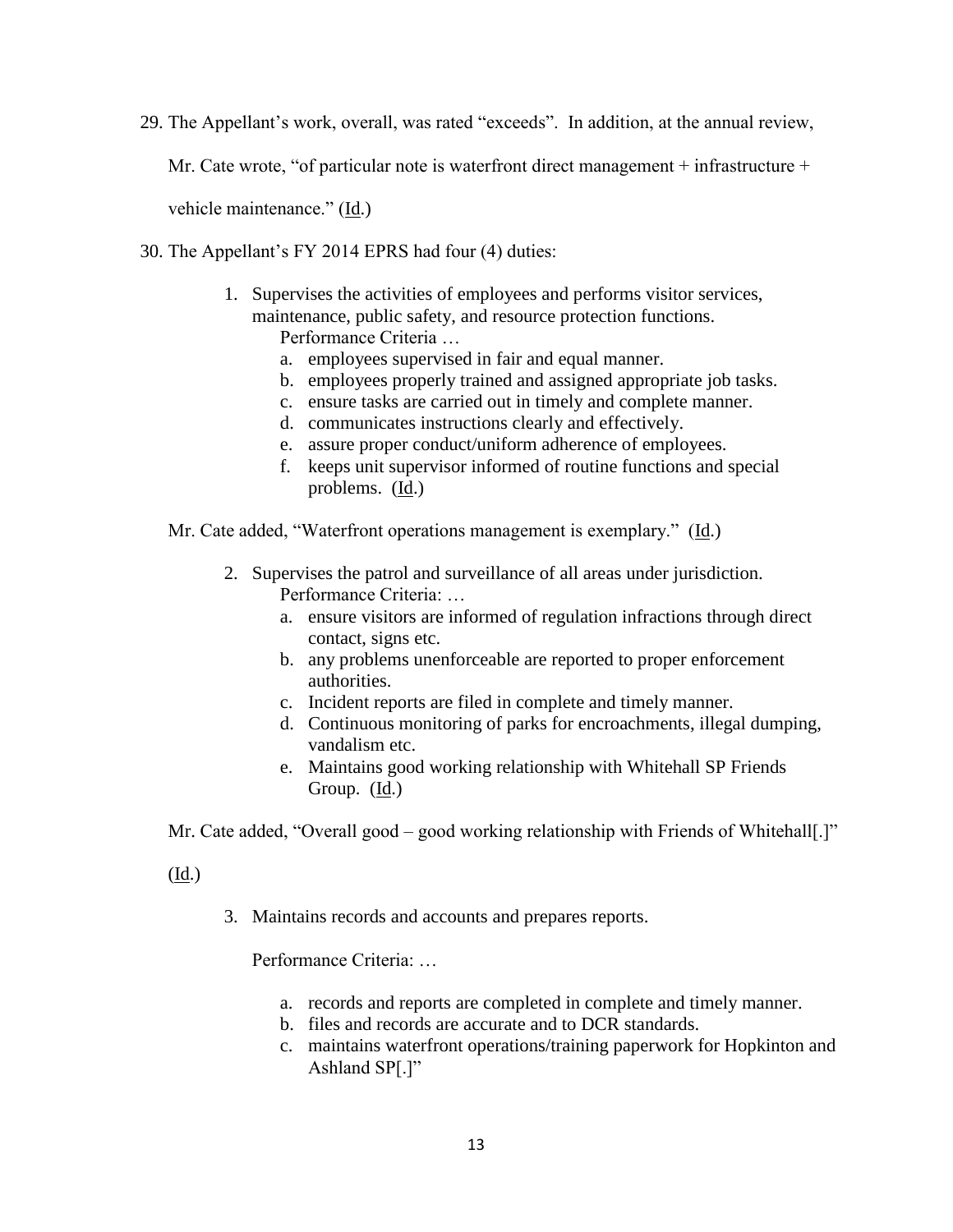4. Supervises and participates in the cleaning and maintenance of facilities, grounds and equipment.

Performance Criteria: …

- a. ensure all buildings and grounds are clean, safe condition.
- b. ensure park equipment and vehicles are kept, (sic) clean, safe, functional.
- c. works well as 'coach' with employees.
- d. major problems are reported to unit supervisor.
- e. purchase required supplies and equipment following DCR protocols.
- f. follows PSO protocols.

Mr. Cate added, "[c]ontinues to improve park facilities for public. Works DCR repair

processes well (PSO + vehicles). High level of performance." (Id.)

# *DCR's Determination and Appeal Therefrom*

31. After interviewing the Appellant and reviewing Appellant's Interview Guide, Form 30

and FPS Specification, Ms. Daddabbo recommended to Ms. Vallely Riordan that DCR

deny the Appellant's reclassification request. Ms. Daddabbo drafted the audit report,

dated August 19, 2016, pertaining to the Appellant's requested reclassification. The audit

report stated, in part,

**DCR has an extensive Seasonal Promotion program** which provides employees the opportunity to apply for temporary promotional assignments throughout the agency. These temporary promotions are used to meet DCR's needs during the time period when there is increased visitation, camping, events, and activities … There is also increased responsibility due to the hiring of approximately 2000 seasonal staff agency wide and most seasonal promotions are supervisory in nature. If an employee applies for and receives a temporary seasonal promotion they are 'called back' to it each year [if they want] for the duration of the following seasons.

Mr. Trubiano receives a seasonal promotion to the title of [FPS III] each year during the summer season, from approximately the end of March or early April until mid November/early December. During this time he is compensated at the level and pay of a [FPS III].

… **there are no permanent changes in duties and responsibilities**, there is no basis to reallocate this position to a [FPS III] on a year round basis. …the Respondent denied the Appellant's reclassification request. (Ex. 1A)(emphasis added)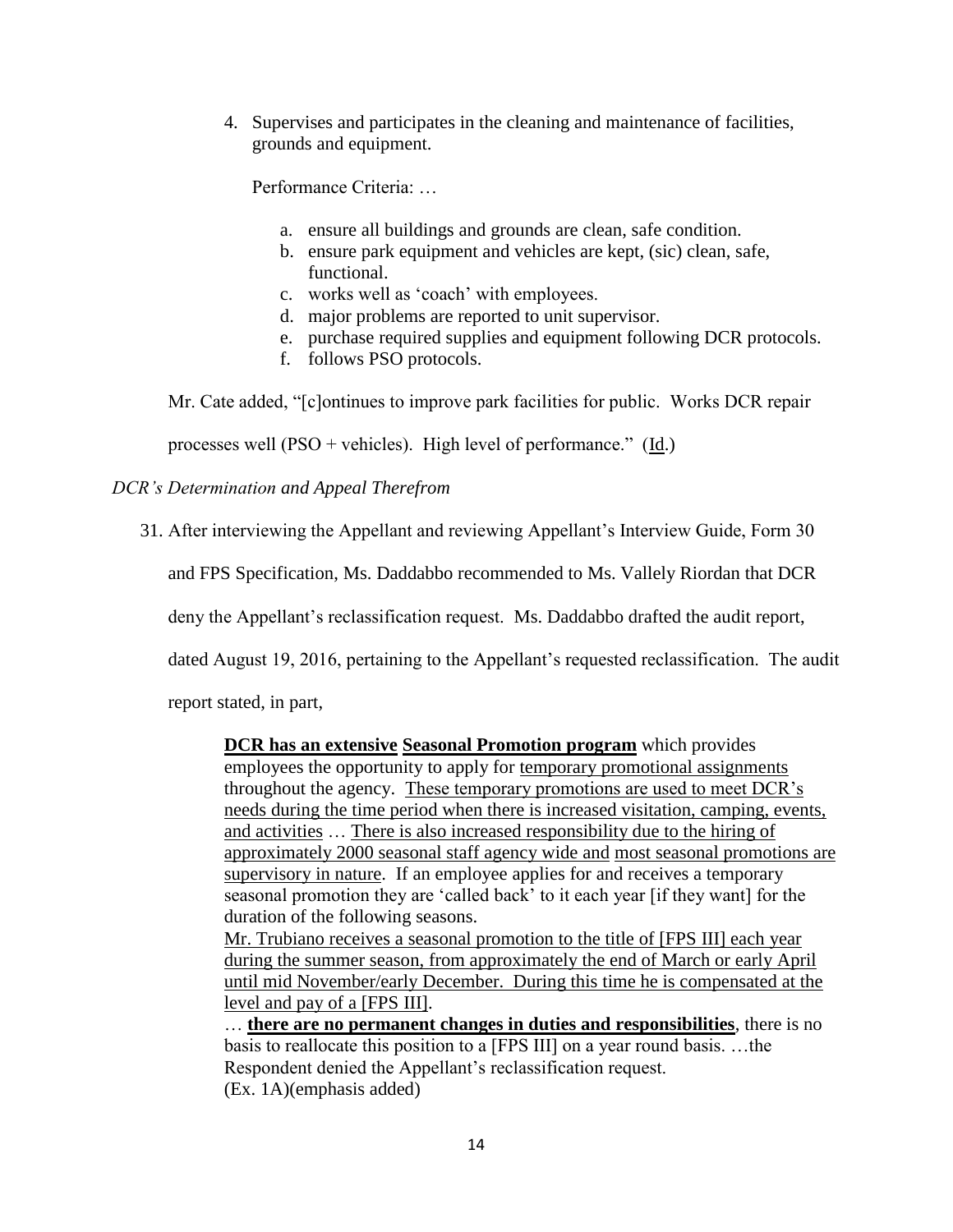- 32. Ms. Daddabbo also drafted a letter dated August 19, 2016 to the Appellant denying his reclassification request, which letter was signed by Ms. Vallely Riordan. (Testimony of Daddabbo; Ex. 1H)
- 33. On an unspecified date thereafter, the Appellant asked the state's Human Resources Division (HRD) to review the Respondent's denial of his reclassification request. (Administrative Notice)
- 34. By letter dated February 3, 2017, HRD denied the Appellant's appeal of the DCR decision. (Ex. 1)

35. The Appellant filed the instant appeal on February 23, 2017. (Administrative Notice) *Legal Standard*

Pursuant to G.L. c. 30, s. 49, the Commission is charged with hearing the appeal of an employee aggrieved by a classification decision of a personnel administrator regarding "any provision of the classification affecting his office or position." Id.

"The determining factor of a reclassification is the distribution of time that an individual spends performing the function of a job classification." Roscoe v. Department of Environmental Protection, 15 MCSR 47 (2002). It is well established that, in order to justify a reclassification, an employee must establish that he is performing duties encompassed within the higher level position the majority of the time. *See, e.g.* Pellegrino v. Department of State Police, 18 MCSR 261 (2005); Morawski v. Department of Revenue, 14 MCSR 188 (2001); Madison v. Department of Public Health, 12 MCSR 49 (1999); and Kennedy v. Holyoke Community College, 11 MCSR 302 (1998).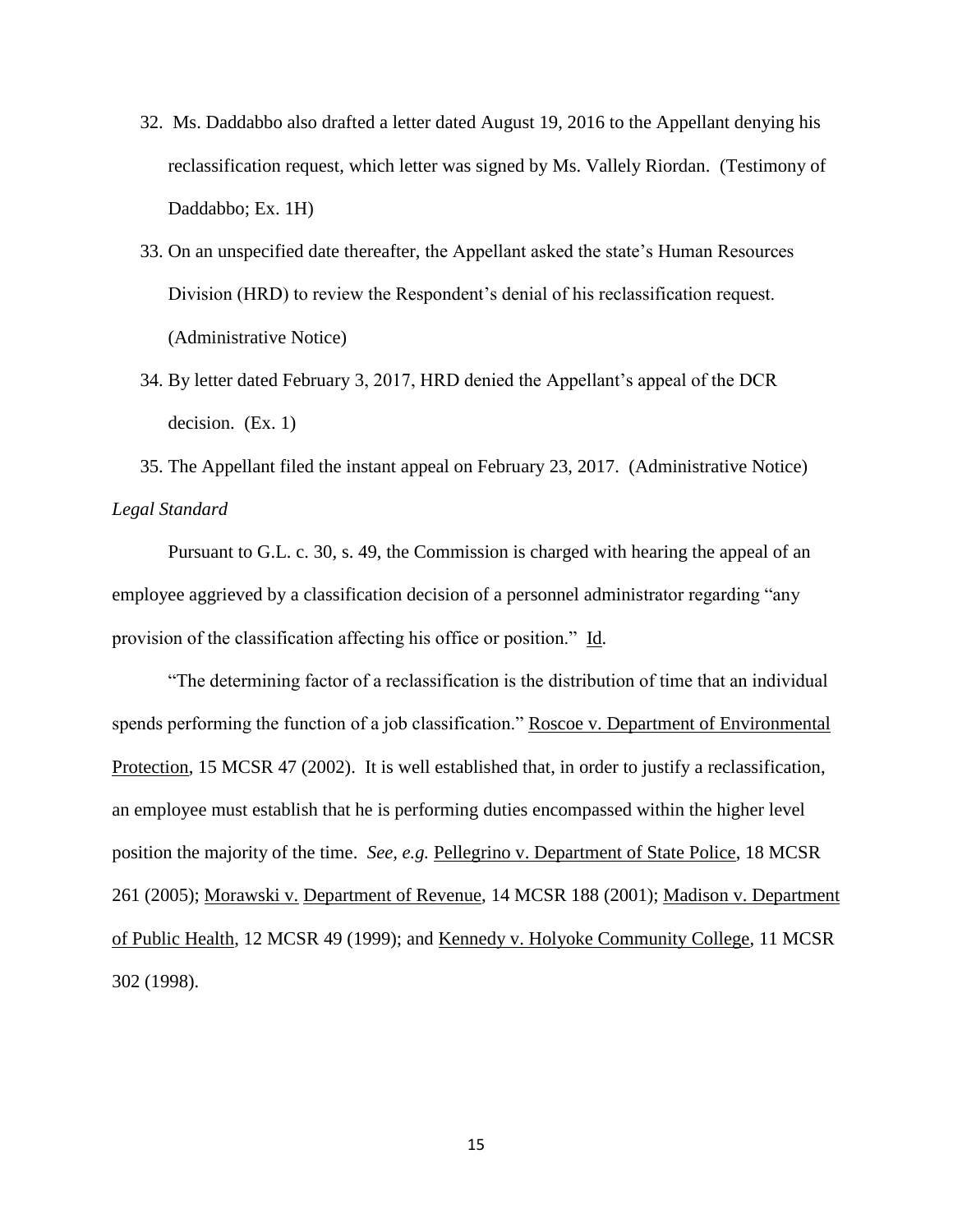### *Analysis*

The Appellant has not established by a preponderance of the evidence that he performs the functions of a FPS III a majority of his time. His FY 2014 EPRS duties and performance and his FPS II Form 30 indicate that the Appellant performs the functions of an FPS II. The Appellant appears to meet the minimum entrance requirements for an FPS III. However, the Appellant does not perform the level-distinguishing duties of an FPS III as indicated in the FPS Spec. While the Appellant, like other DCR employees following significant attritions, has been asked to do more with less, that does not establish that he performs the functions of an FPS III a majority of the time. In his Interview Guide, the Appellant asserts that he is aware of FPS IIIs in other parks who perform "the same duties I am currently performing year round." Ex. 1E. However, it is unclear what tasks FPS IIIs in other parks perform that the Appellant also performs a majority of his time warranting his reclassification to an FPS III year-round. Although his supervisors, Mr. Cate and Ms. Garcia, both wrote that they supported the Appellant's reclassification to FPS III year-round, neither of them described the functions of an FPS III that the Appellant performs a majority of his time. To the contrary, DCR's Appeal Audit Report Form specifically noted that, "there are no permanent changes in duties and responsibilities" for the Appellant when he receives the seasonal temporary promotion to FPS III. As a result, the Appellant retains his FPS II title in the off-season. In fact, it appears that the "temporary promotion" is, at least in part, financial, in recognition of the increased volume of work at the parks during their more active season rather than a change in their duties. There is no evidence in the record indicating that the Appellant's seasonal assignments include those of an FPS III, nor is there any evidence that DCR performed a reclassification analysis before temporarily promoting the Appellant to FPS III. Moreover, DCR acknowledged that it extends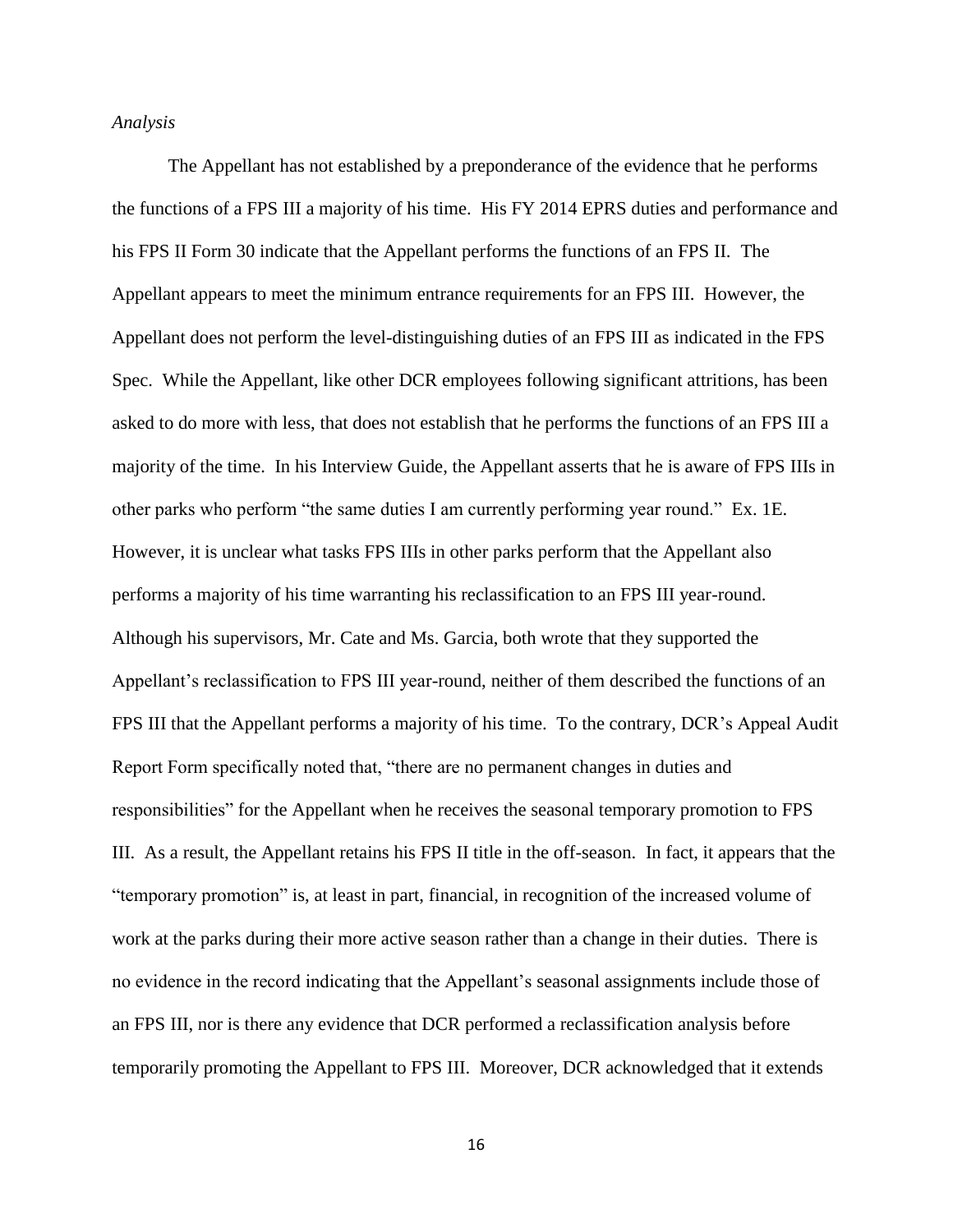temporary promotions to supervisors due to the increase the number of seasonal employees requiring supervision, especially in view of the staff attritions.

Further, the FPS Spec specifically lists four (4) level-distinguishing duties of an FPS III. They are: 1) operate "a major recreation area with one or more satellite areas or a heritage park consisting of a visitors (sic) center, extensive grounds and multiple recreational facilities including performance stages, boathouses, etc."; 2) represent DCR at meetings and conferences with federal, state and municipal agencies; 3) prepare budgets and prepare documentation for DCR's budget requests; and 4) "initiate requests for capital outlay funds and monitor capital outlay expenditures". Ex. 2. Although it appears that the Appellant is directly responsible for operating Hopkinton State Park and has responsibilities at the adjacent smaller parks, which are significant responsibilities, he has not established by a preponderance of the evidence that his assignments involve a "major recreation area" or a "heritage park" with multiple facilities. The Appellant established that he works with other DCR and other state personnel, municipal police when there may be illegal activity at the parks, but there is no indication that he represents the parks at meetings and/or conferences with federal agencies. Lastly, there is no indication in the record that the Appellant prepares budgets for the parks to which he is assigned or prepares documentation for DCR's budget requests, or that he initiates requests for capital outlay funds and monitors capital outlay expenditures as required by the FPS III Spec level-distinguishing duties.

Finally, the Appellant argues that the DCR process of reclassification requests was flawed. Specifically, he asserts that the DCR decision makers, Ms. Daddabbo, DCR Classification Coordinator, and Ms. Vallely Riordan, then-Acting Director of Workforce Management, were not familiar with the parks where the Appellant works. While Ms. Daddabbo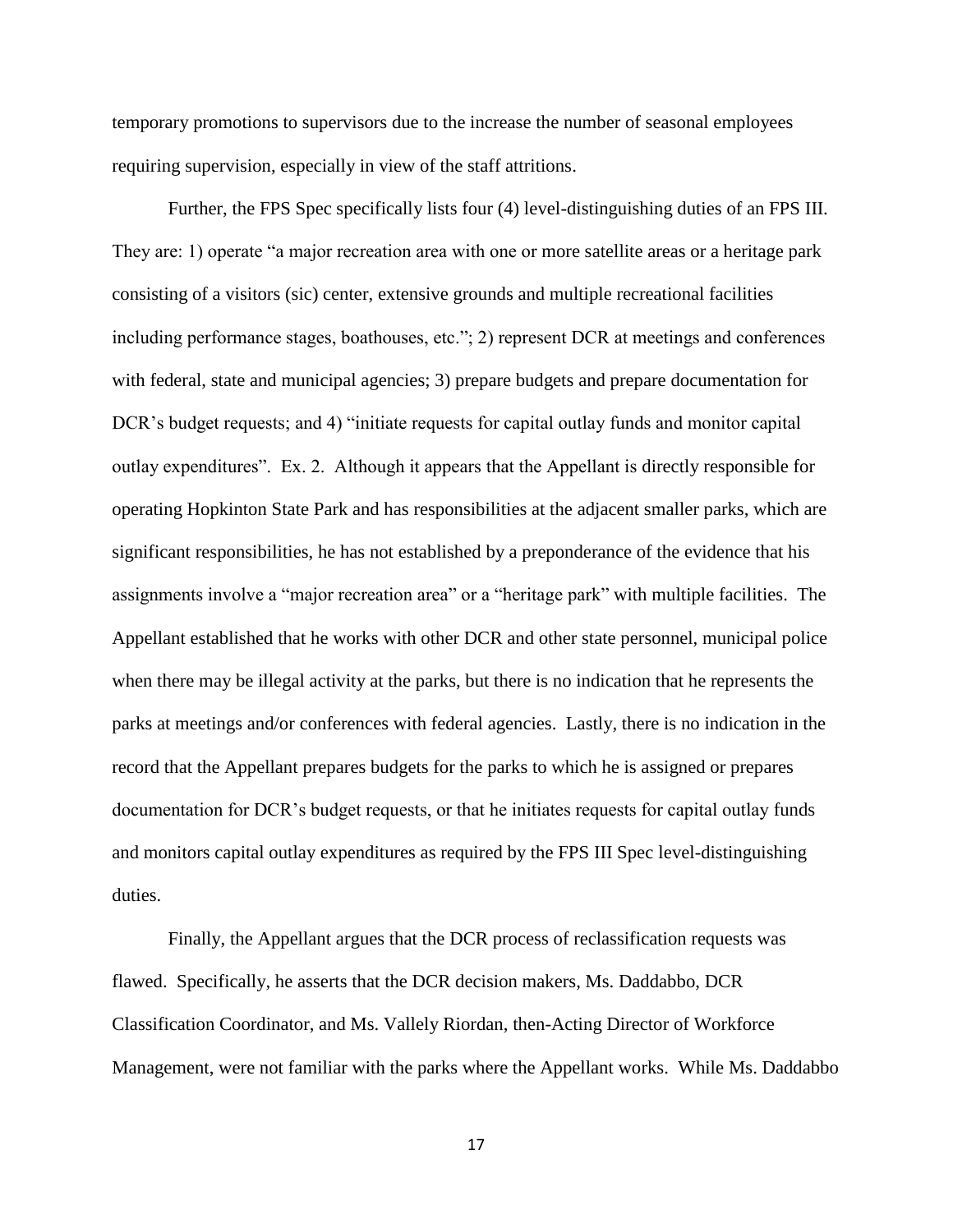and Ms. Vallely Riordan acknowledged at the Commission hearing that they had not visited the locations where the Appellant works when considering his reclassification request, they solicited and received written comments from Mr. Cate, the Appellant's direct supervisor, and Ms. Garcia, his indirect supervisor. Thus, Ms. Daddabbo and Ms. Vallely Riordan obtained information directly from the Appellant's supervisors about the work he performs. While both of these supervisors lauded the Appellant's work and supported the Appellant's request, they did not describe the FPS III functions that the Appellant performs a majority of the time. The Appellant further asserts that he should be reclassified to fill a vacant FPS III position. In particular, he asserts that Mr. Cate was an FPS III prior to being appointed to the position of FOTL. However, an agency is not required to fill a vacancy with a reclassification or otherwise.

#### *Conclusion*

Accordingly, for the above stated reasons, the reclassification appeal of Richard

Trubiano, Docket No. C-17-039, is hereby denied.

Civil Service Commission

\_\_\_\_\_\_\_\_\_\_\_\_\_\_\_\_\_\_\_\_\_\_\_

*/s/Cynthia A. Ittleman*

Cynthia A. Ittleman, Commissioner

By vote of the Civil Service Commission (Bowman, Chairman; Ittleman and Stein (Commissioners) – Yes; and Tivnan (Commissioner) – No; Camuso (Commissioner) – absent)) on September 27, 2018.

Either party may file a motion for reconsideration within ten days of the receipt of this Commission order or decision. Under the pertinent provisions of the Code of Mass. Regulations, 801 CMR 1.01(7)(l), the motion must identify a clerical or mechanical error in this order or decision or a significant factor the Agency or the Presiding Officer may have overlooked in deciding the case. A motion for reconsideration does not toll the statutorily prescribed thirty-day time limit for seeking judicial review of this Commission order or decision.

Under the provisions of G.L c. 31, § 44, any party aggrieved by this Commission order or decision may initiate proceedings for judicial review under G.L. c. 30A, § 14 in the superior court within thirty (30) days after receipt of this order or decision. Commencement of such proceeding shall not, unless specifically ordered by the court, operate as a stay of this Commission order or decision. After initiating proceedings for judicial review in Superior Court, the plaintiff, or his / her attorney, is required to serve a copy of the summons and complaint upon the Boston office